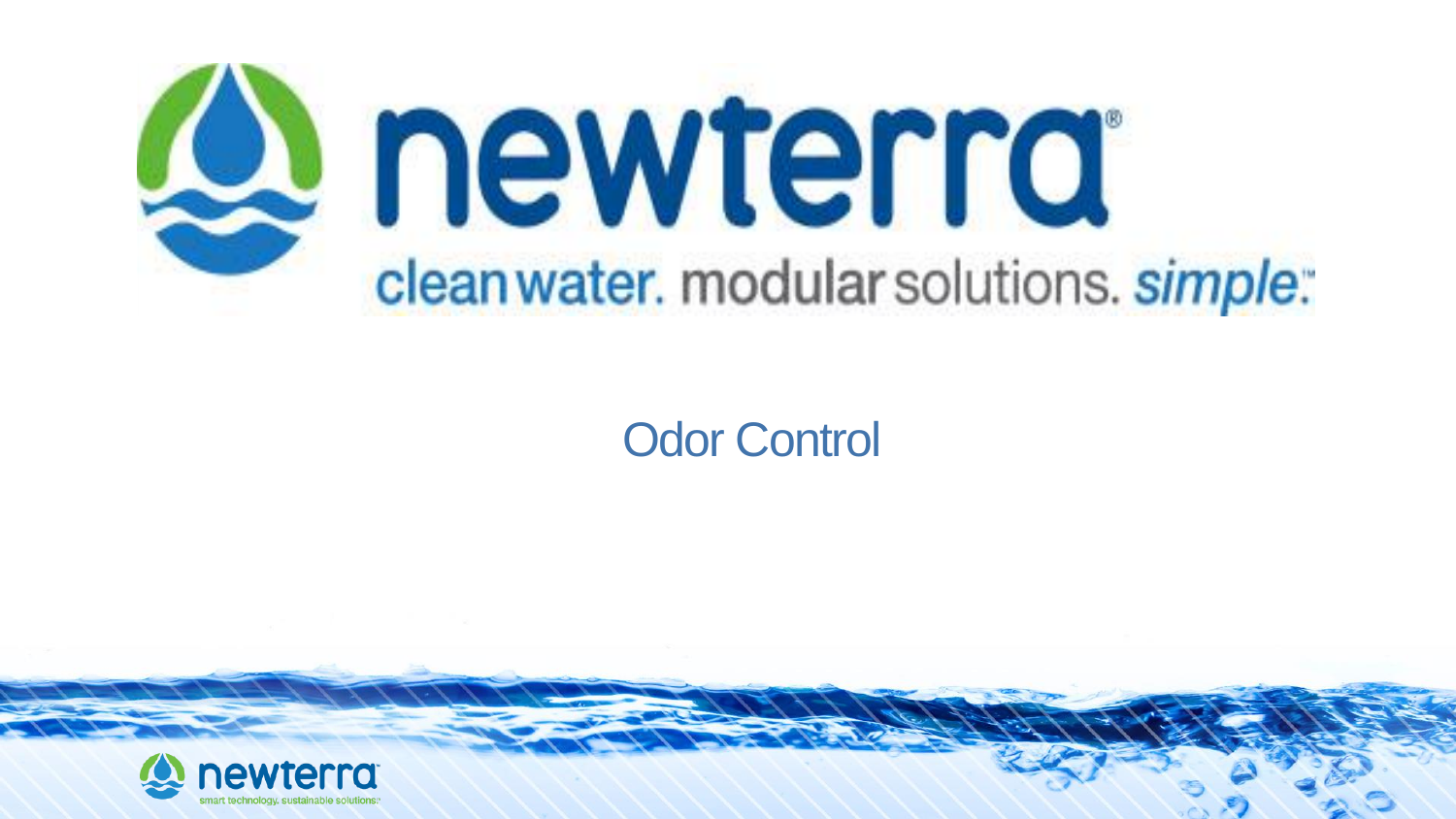# Odour Control

Newterra has been controlling odours for over 20 years. Our technologies for controlling odours have been used for:

- Municipal waste water plants
- Composting activities challenging odours
- Mushroom farms
- Lagoon water treatment from chicken rendering and other food plants
- **Sewage Pump Stations**
- Remedial systems

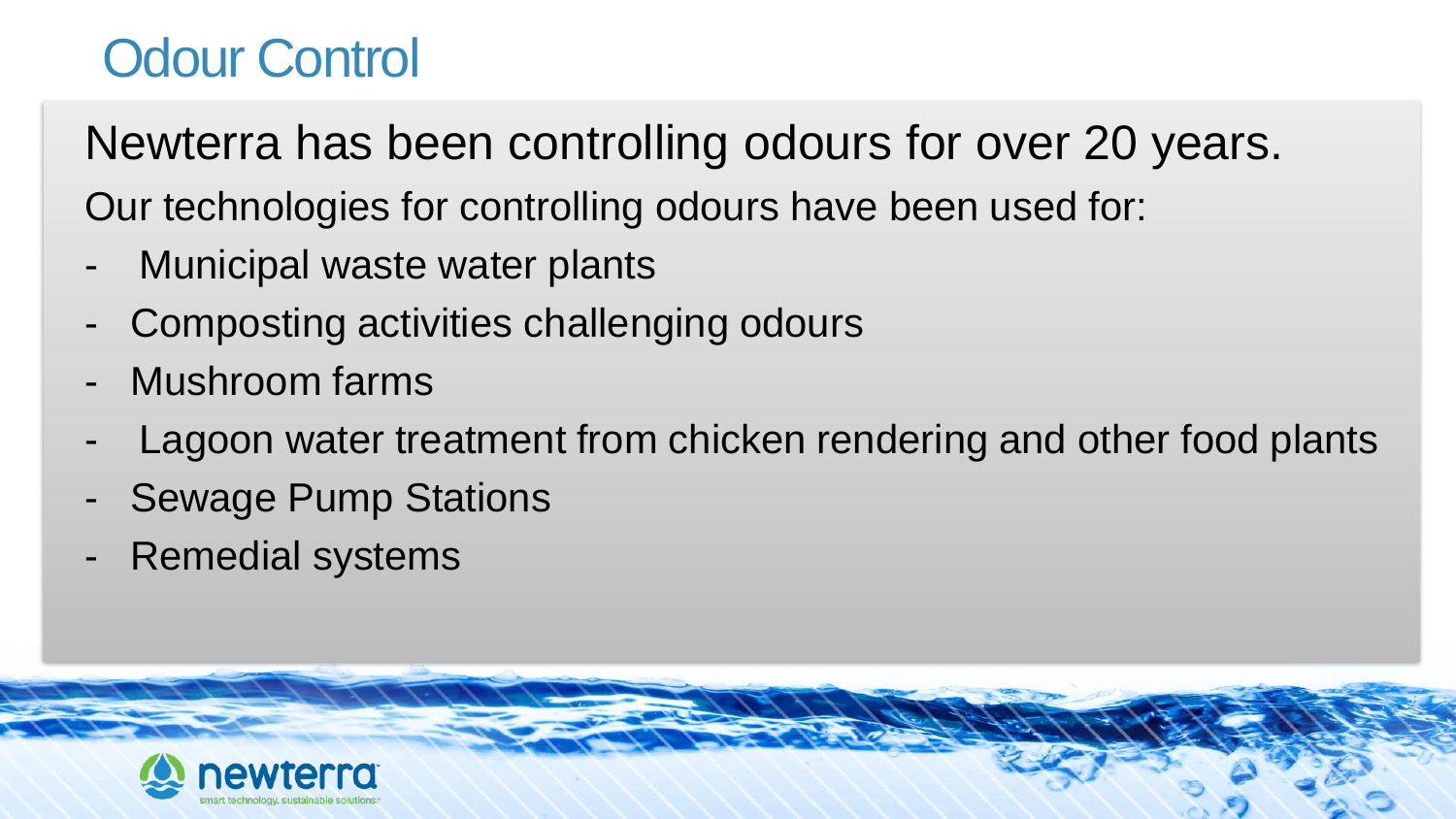# Sources of Odour in a Sewage System

Potential Sources of Odour in an MBR system:

- Manholes along the sewer collection system if any
- Pumping stations on the sewage collection system if any
- Equalization tanks or wet pits without aeration
- Screen systems before any aeration steps

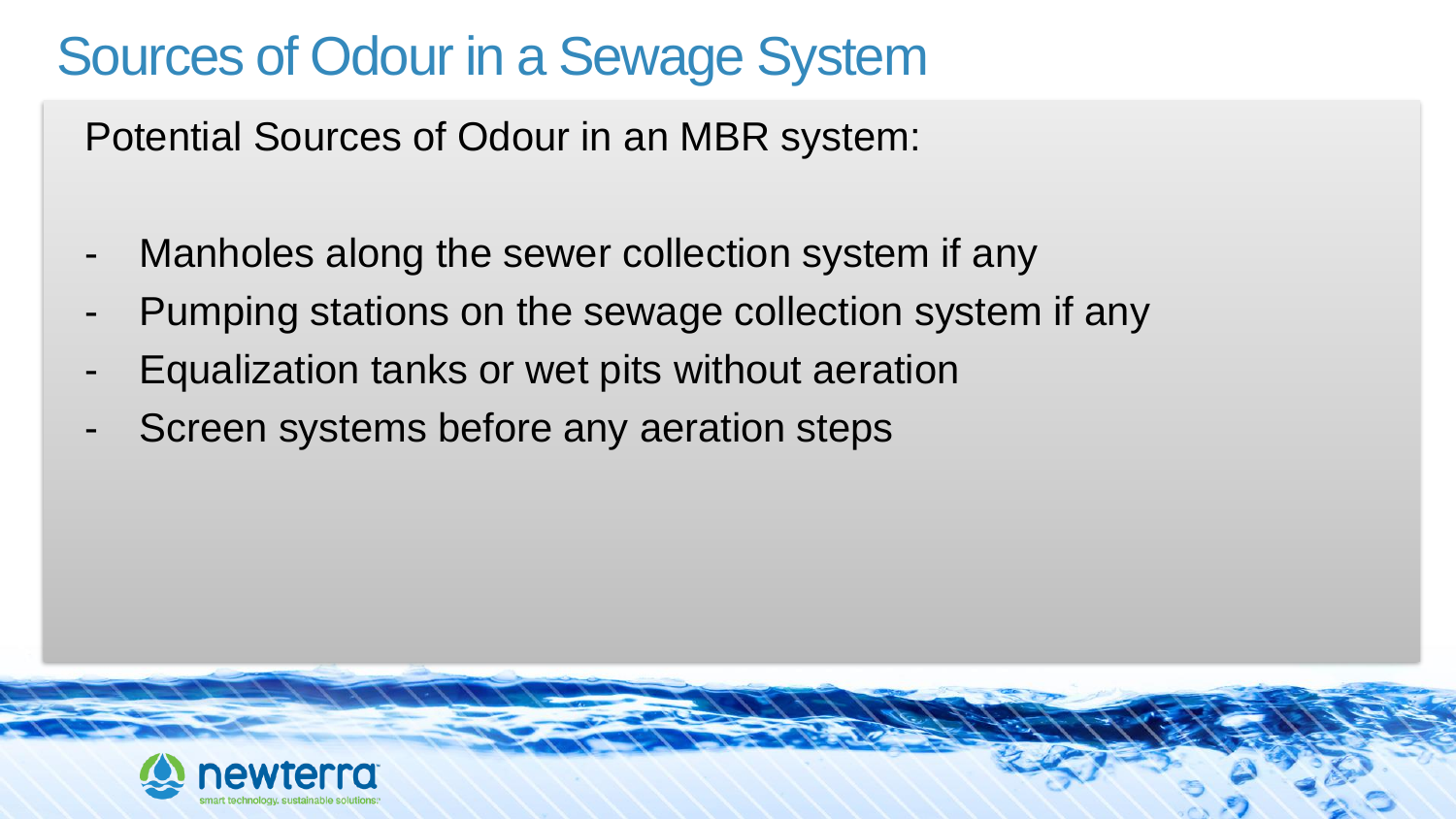### What Creates the Odour

- Sewage is allowed to go 'septic' or
- Sulphate reducing bacteria thrive
- Hydrogen sulphate is produced (H2S)
- This is the rotten egg smell
- Mercaptans and amines may also form

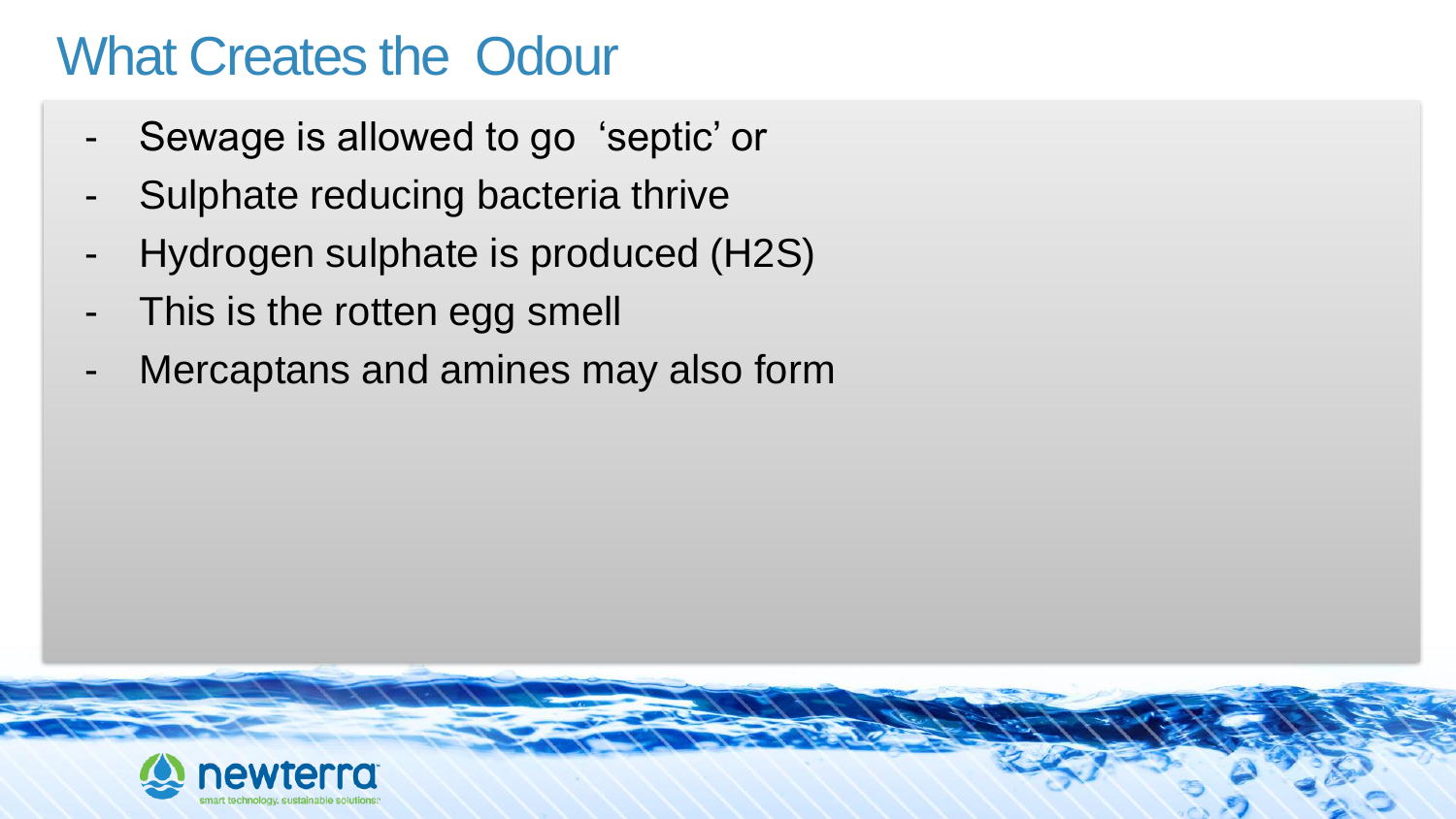# Sources of Odour in a Sewage System

Where we don't typically create odour issues with MBR:

- Equalization tanks with aeration
- Aeration tanks (high dissolved oxygen, no formation of H2S)
- Anoxic tanks (low dissolved oxygen, but still aerobic so no formationof H2S)
- Discharge tank, pond, ditch etc
- Sludge holding tank as long as the tank is aerated

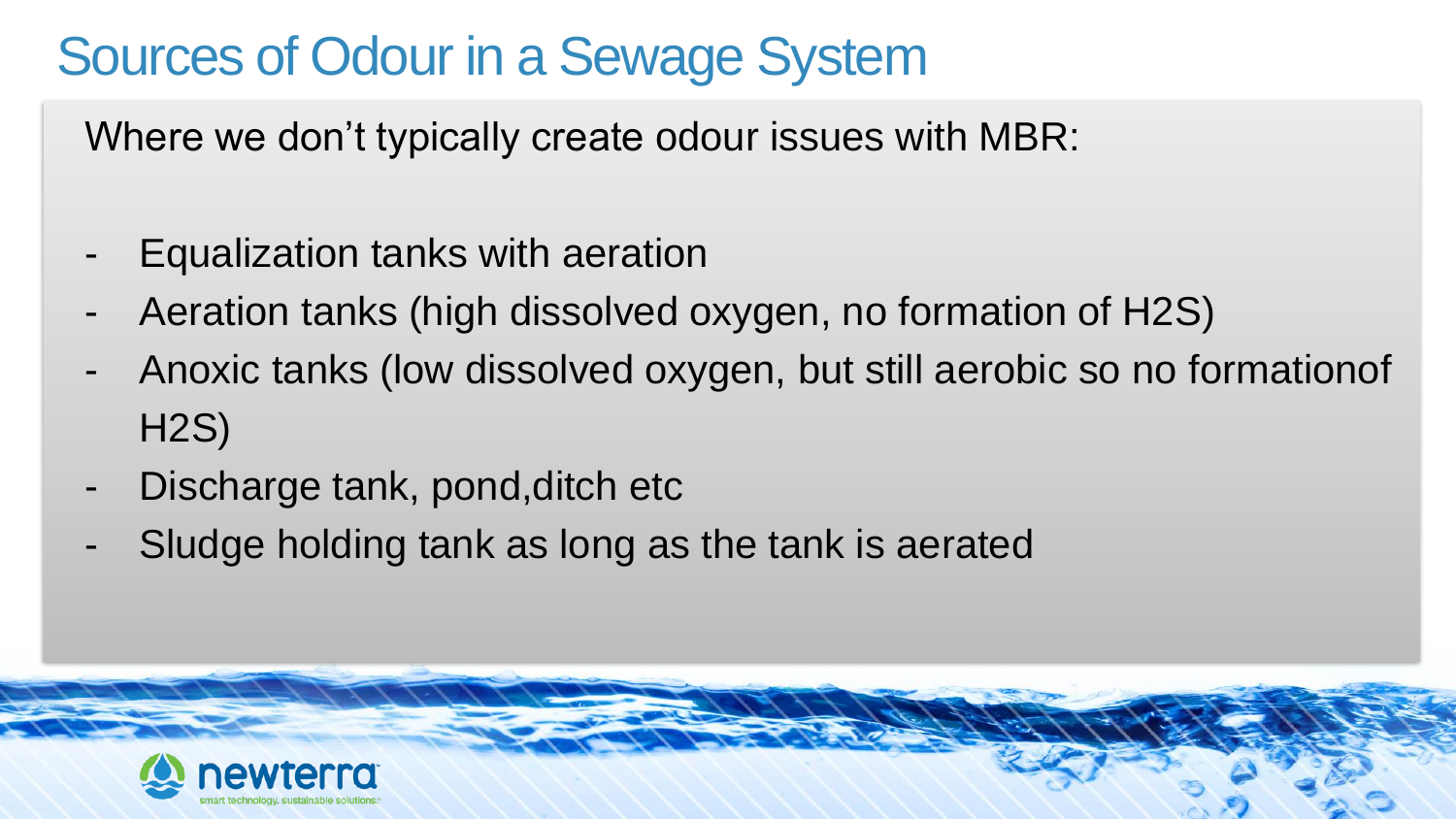### **Solutions to Potential Odour Areas**

- Aerate if possible to prevent septic conditions
- Ventilate and treat air from areas where odours might be formed

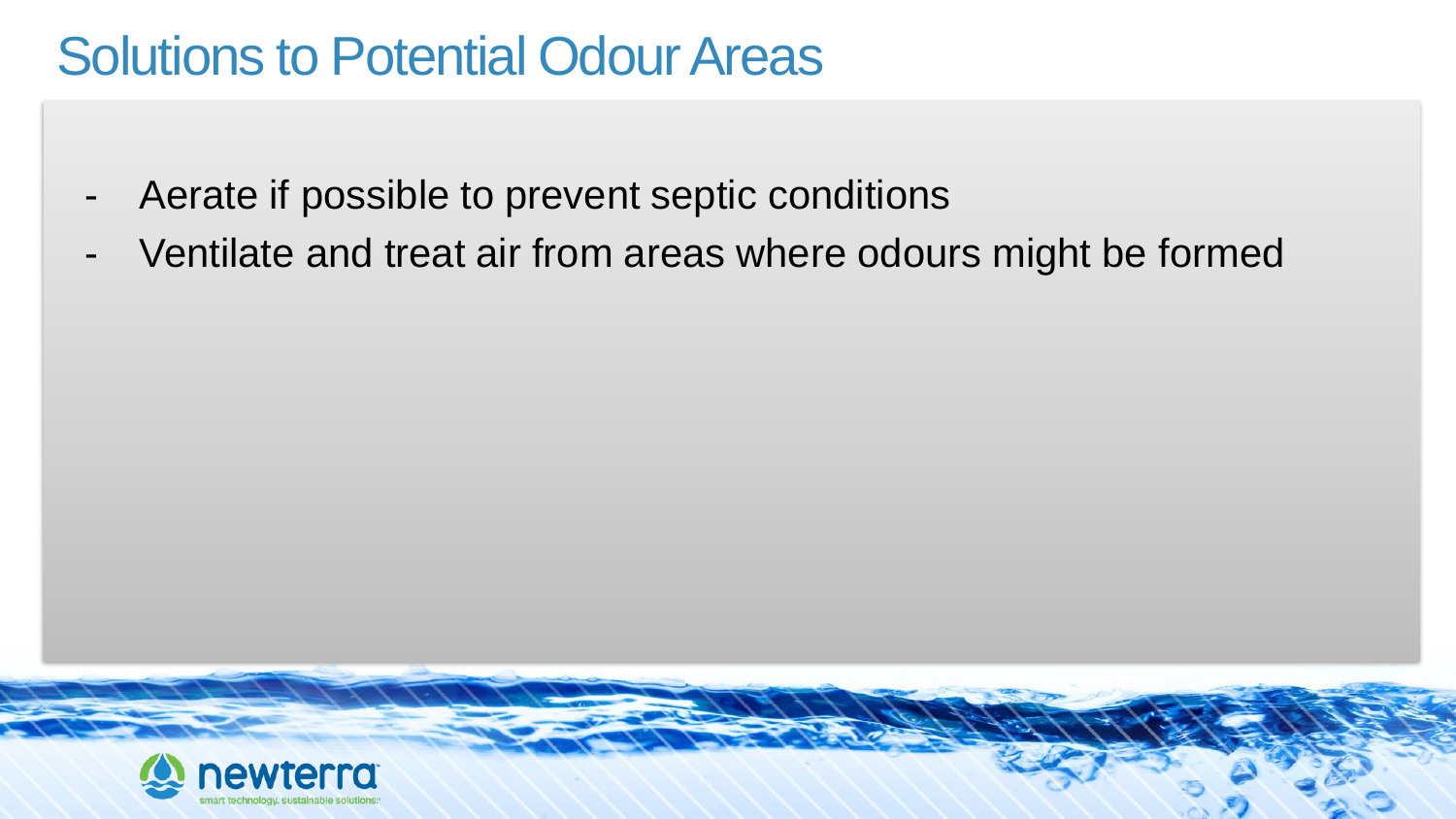# Examples of Systems in Close to Receptors with no odour control





**Barbados Resort** 



Beaverdams Golf Course Water Reuse - Calga



White House Condominium and

**Hotel Brockville**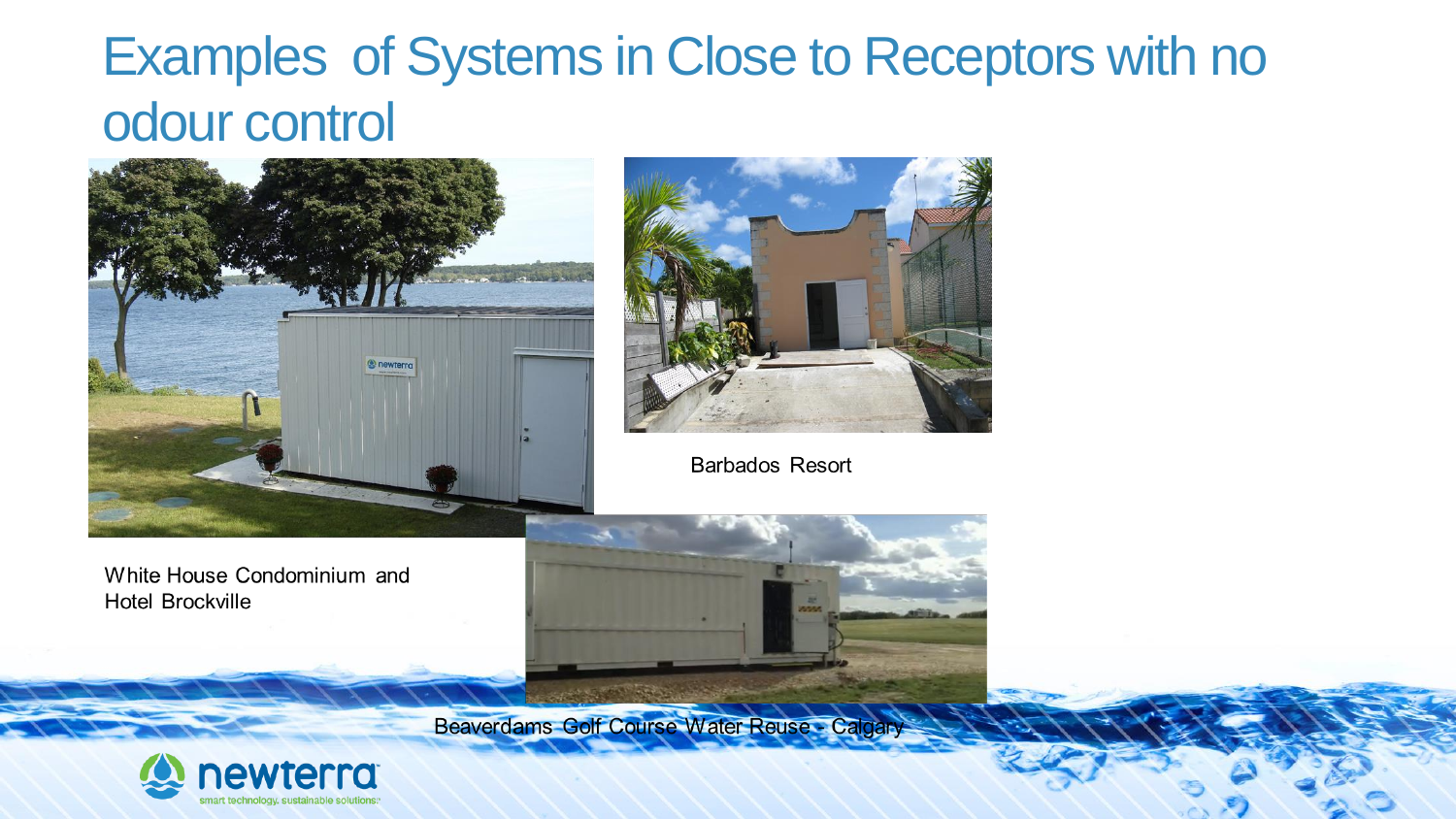# Examples of Systems in Close to Receptors with odour control



### Redpath Vent Stack Passive Scrubber

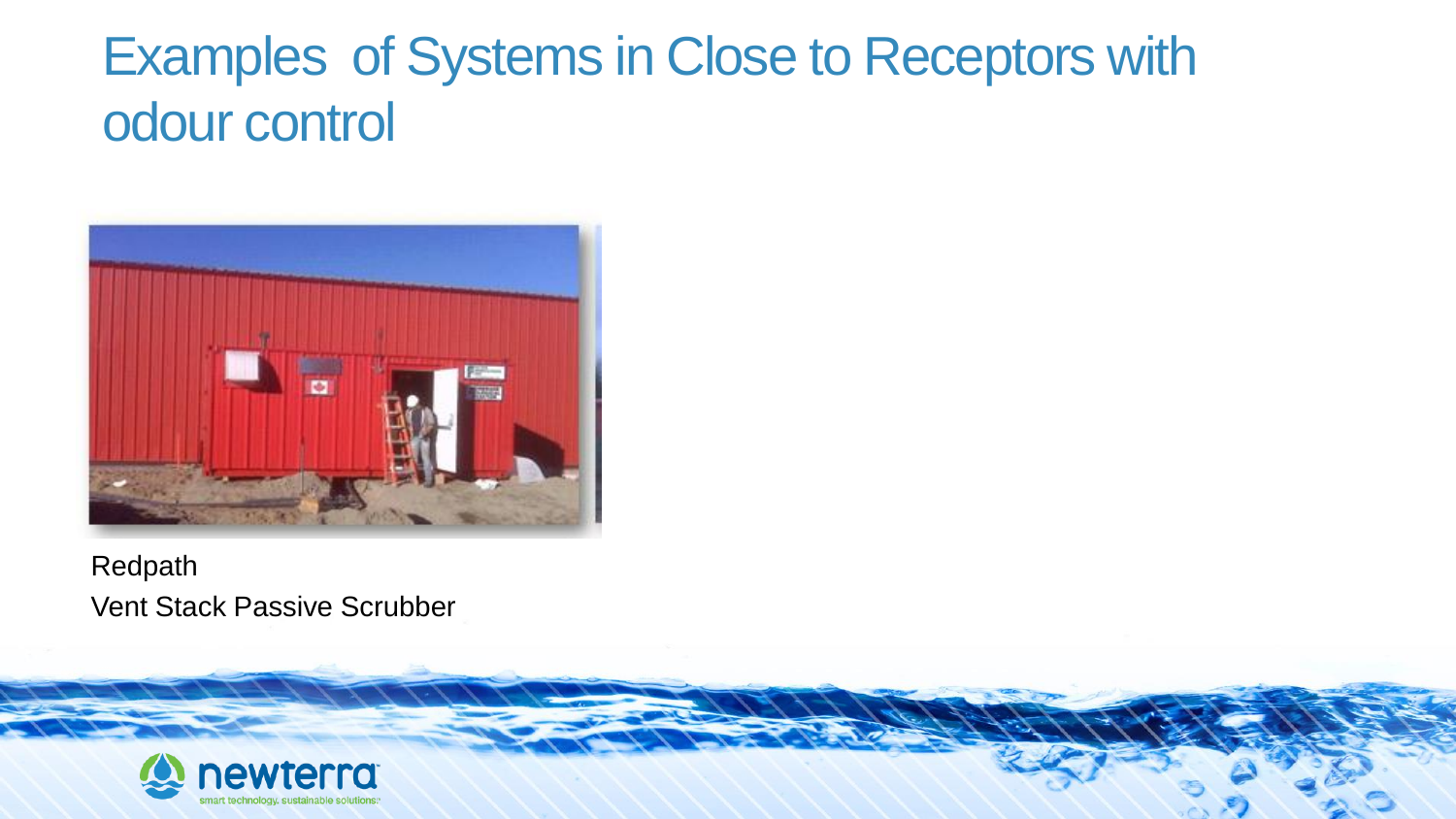# **Technologies**

Our technologies and equipment:

- Media adsorption (carbon, IPH or other selective media)
- Biological treatment of soil or ponds (10 projects)
- Air scrubbers (media) either deep bed or shallow tray (Hundreds)
- Manhole media cannisters (50 supplied, including City of Ottawa)
- **Passive Vent Scrubbers**

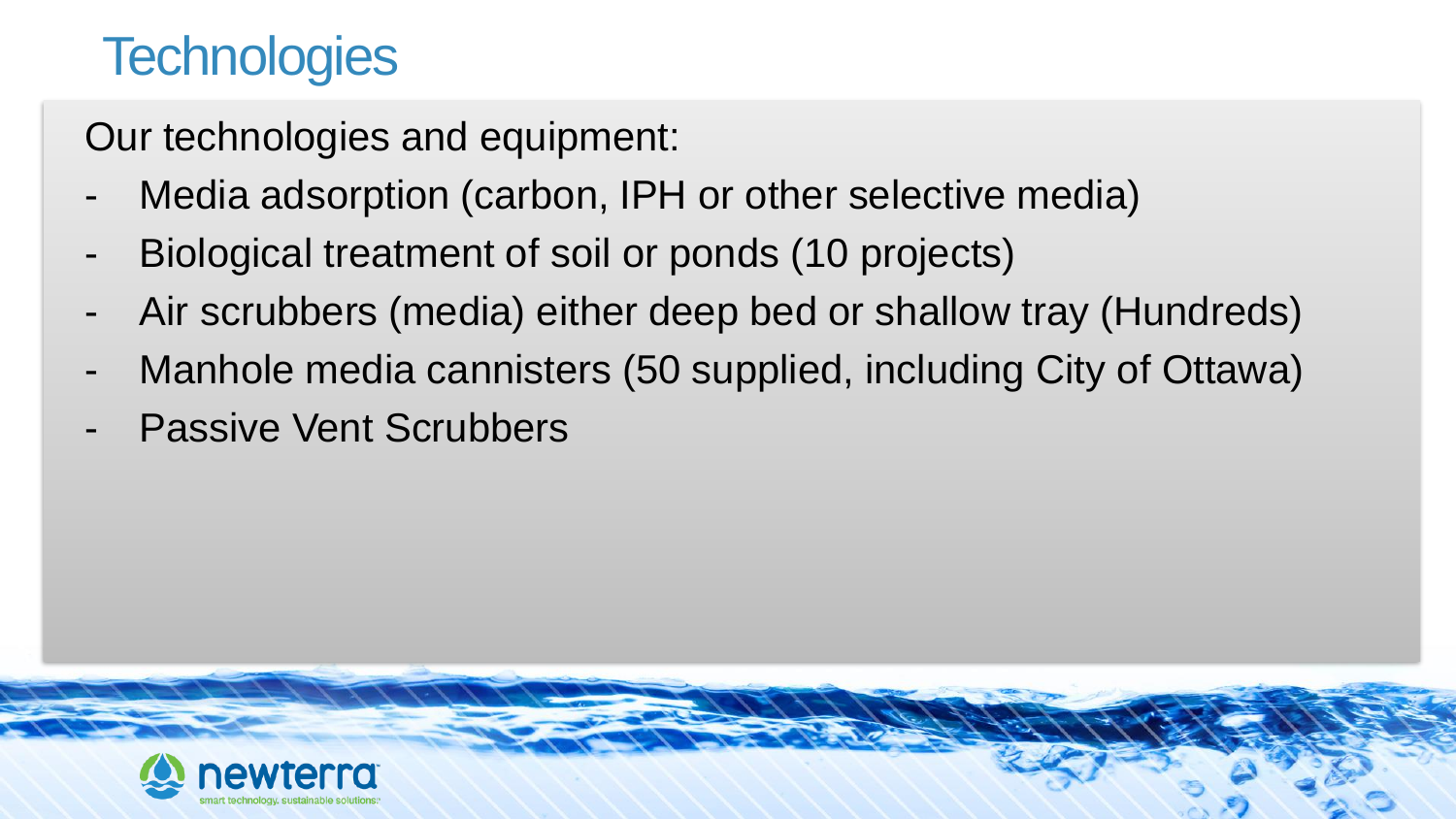# Examples of newterra Odor Control Equipment Built for other customers



Quebec Sewage Pumping Station



**Saskatchewan** Sewage Pumping Station





Papermill H2S and Mercaptan Removal

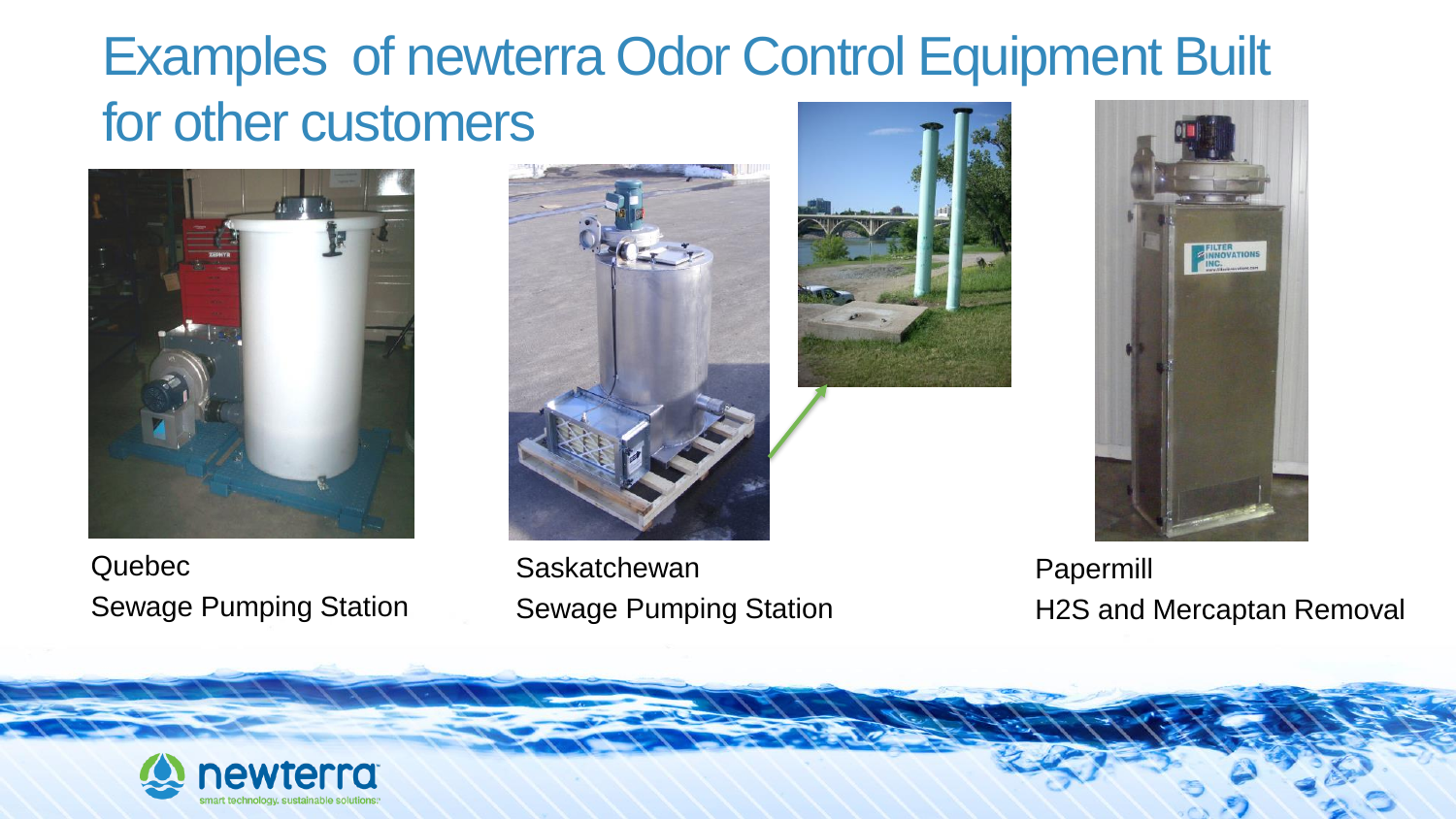### Examples of newterra Odor Control Equipment



Proctor & Gamble Odour Abatement System



Extrata Nickel H2S and Mercaptan Removal

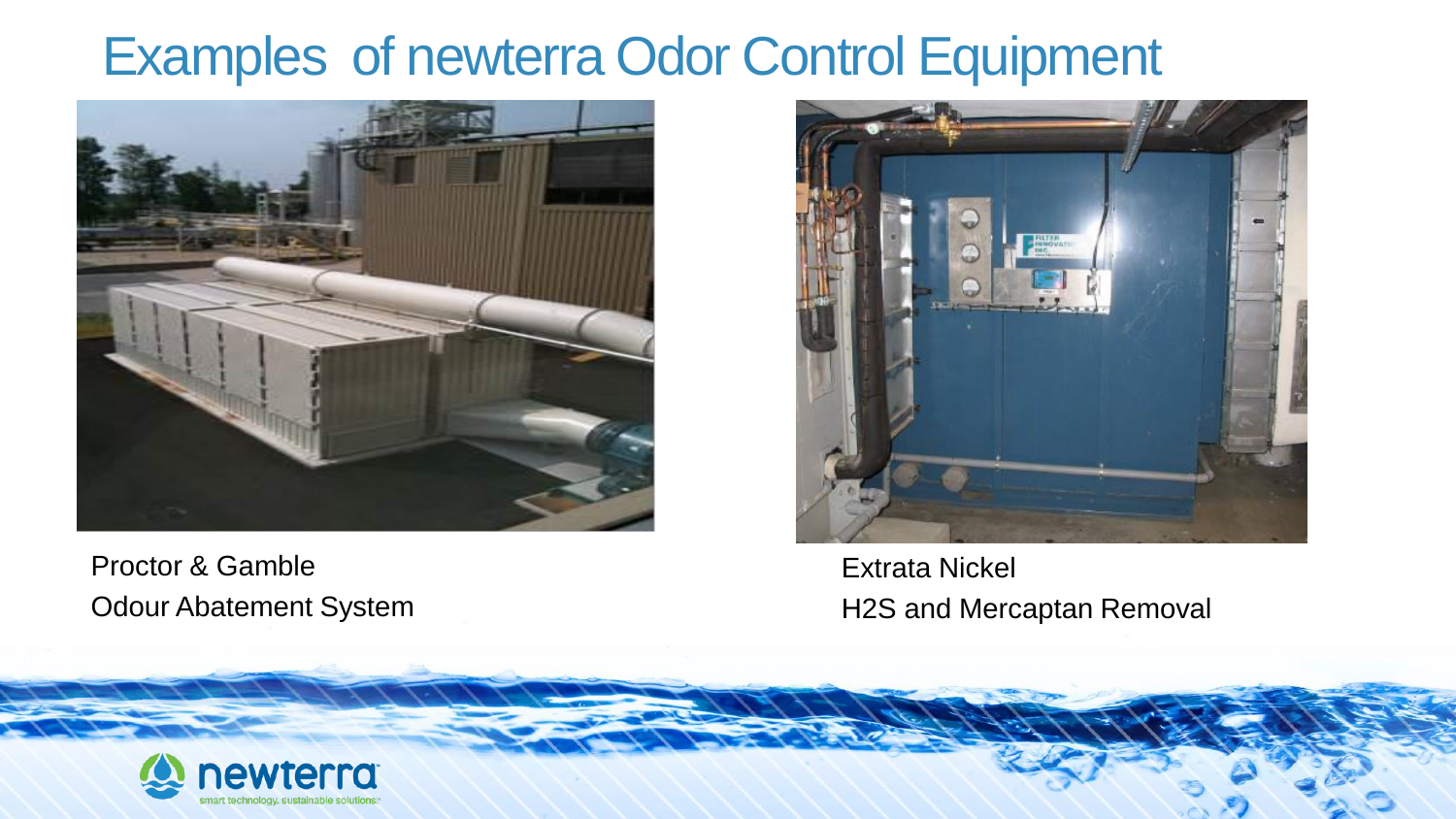# Specialized Media – long lasting



### **GC IPH - Impregnated Activated Carbon**



### Standard packaging

- . 55 lb bags or 1100 lb bulk
	- bags

### **Specifications**

### **Carbon substrate**

- · Particle type: pelletized
- · Particle diameter 4.0 mm
- Particle length: 6.0 mm ۰
- . Mean particle diameter: 4.7 mm (min)
- CCI4 activity: 60 % (min) ٠
- · lodine no: 1000 mg/g (min)
- Surface area: 1000 m<sup>2</sup>/g (min)
- · Hardness: 95%(min)

### Impregnated carbon

- · Bulk density: 0.55 g/cc
- Moisture: 15 % (max)
- . Maximum head loss at 50 fpm superficial velocity through a dense packed bed, in wo/ft. bed depth: 1.9 (max)
- · Hydrogen sulphide breakthrough capacity, g H<sub>2</sub>S/cc carbon: 0.14 (min)

GC IPH is a bituminous coal-based activated carbon that is specially impregnated for the desulphurization of gases and the removal of all acidic contaminants such as hydrogen sulphide (H<sub>2</sub>S), hydrogen chloride (HCl), and mercaptans (thiols).

Safety message<br>Wet activated carbon removes oxygen from air causing a severe hazard to workers inside carbon<br>vessels. Confined space/low oxygen procedures should be put in place before any entry is made.<br>Such procedures sh

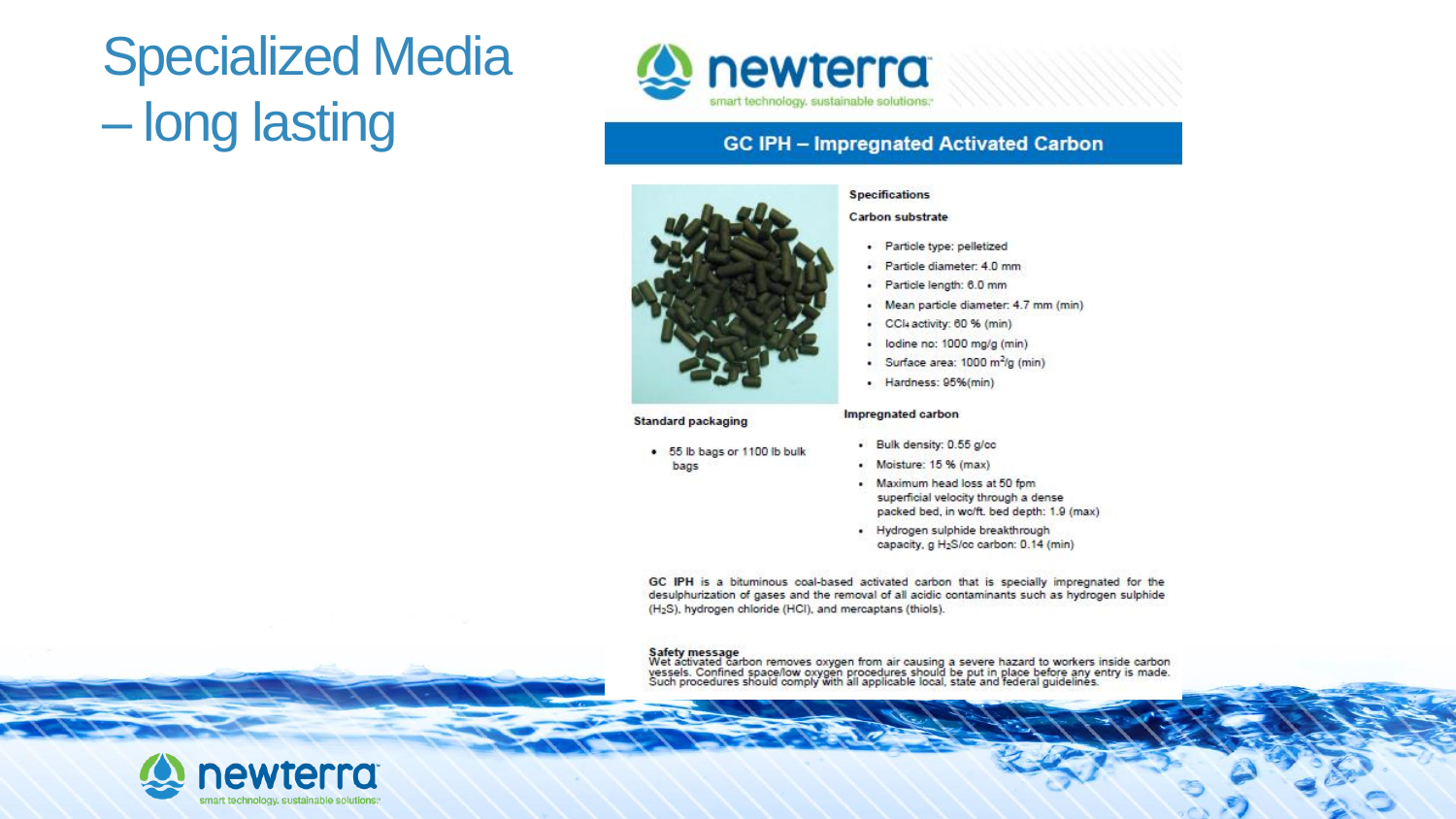# **Process** Knowledge and Design **Tools**

### nwterra Deep Bed Carbon Design and quote System

| <b>FII Quote Number</b> |                    |
|-------------------------|--------------------|
| MLEE QuoteNumber 800140 |                    |
| Date:                   | Nov 207            |
| Sales Rep.              | Robert Leblanc     |
| Customer                | Nano Technologies  |
| Contact                 | <b>Gil Lebland</b> |
| Airflow                 | 250                |

### FILL IN THIS INFORMATION.

Always check contaminates for material selection http://www.coleparmer.com/techinfo/chemcomp.asp-

### **Round Vessel Design (Vertical UP airflow)**

| rflow                | 250 cfm                              |                                                               |
|----------------------|--------------------------------------|---------------------------------------------------------------|
| sidence Time         | 2 sec                                | ------ FILL IN THIS NUMBER (no less than 2 sec).              |
| quired Carbon Volume | 8.3 cu ft                            |                                                               |
|                      | 8 Carbon to use                      |                                                               |
| ameter of Tank       |                                      | 74 inches ------- FILL IN THIS NUMBER using standard tank siz |
|                      |                                      | 30 Ft2 area for are to flow through                           |
| ight of Carbon       | 3.3 depth in inches of media in tank |                                                               |
| eed of air in Carbon | 8.4 ft/min                           | BEST SPEED IS 50 or LESS.                                     |
|                      |                                      | MORE SPEED = MORE BACK PRESSURE                               |

### Square Vessel Design (horizontal air flow)

**Airflow** 250 cfm  $1.5$  sec ------ FILL IN THIS NUMBER (no less than 2 sec) **Residence Time** Required Carbon Volume 6.3 cu ft 6 Carbon to use Thickness of Carbon Bed 36 Inches (usually 36") ------ FILL IN THIS NUMBER Width of Carbon Bed 12 Inches (whatever seem best) ------- FILL IN THIS NUMBER ft2 **Height of Carbon Vessel** 25 inches (approximate, always round up). 2.1 Square Area for air to flow through Speed of air in Carbon 120 ft/min BEST SPEED IS 50 or LESS MORE SPEED = MORE BACK PRESSURE

ewterra

▭

Standard Sizes Metal - 30" diamter for a 8" long sheet of steel Metal - 38" diamter for a 10' long sheet of steel plast 30" diamter 48 tall 36 diamter x 48 tall 42 diameter x 48 or 54 tall. 52 diamter x 60 tall 74 diamter x 64 tall

Remember that you need 6" plenum space below. and 6" plenum space above the carbon.